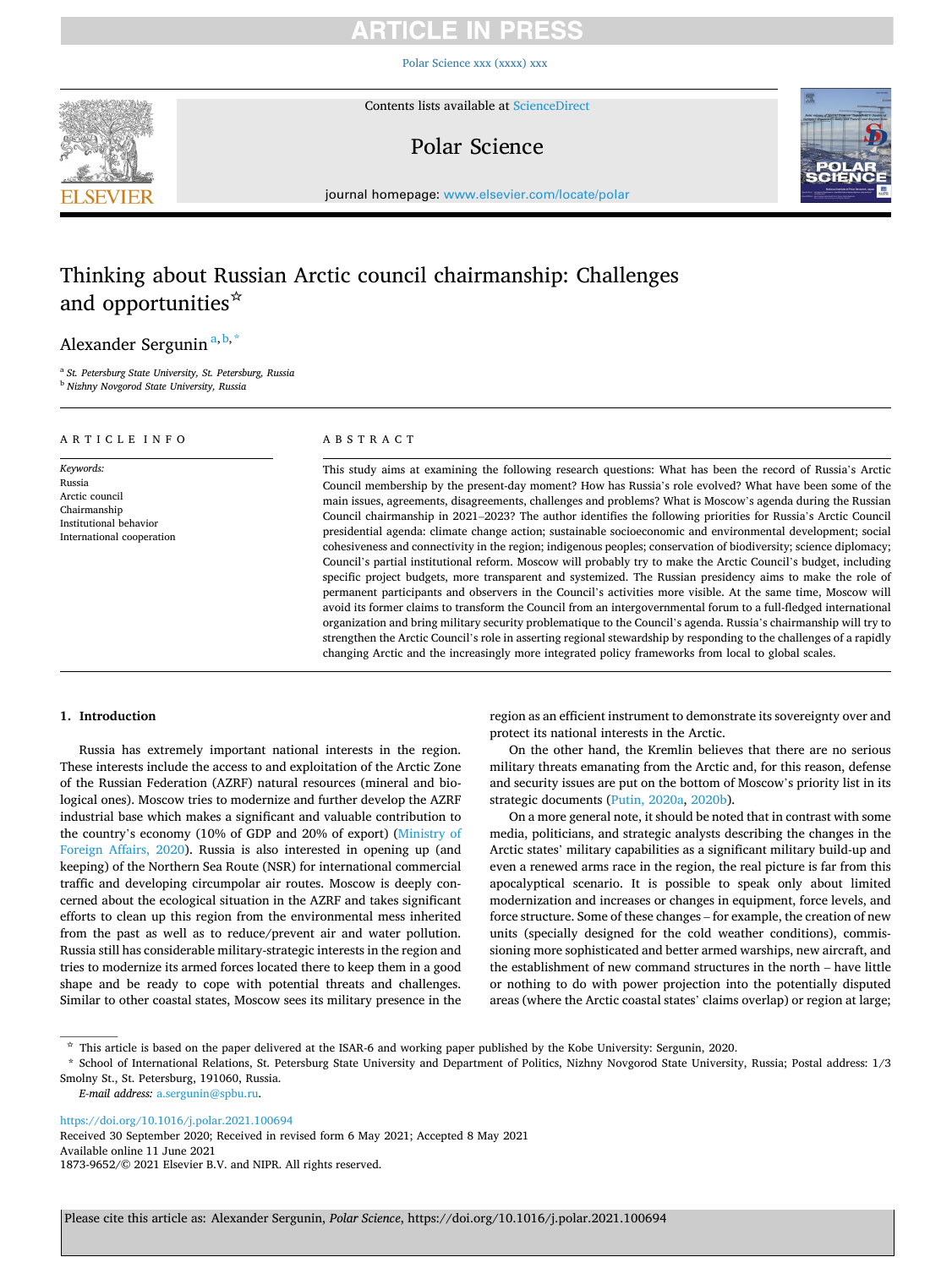#### *A. Sergunin*

rather, they are for the patrolling and protecting of recognized national territories and waters that are becoming more accessible, including for illegal activities, such as overfishing, poaching, smuggling, and uncontrolled migration. Others changes – such as modernization of the Russian, US and UK strategic nuclear forces – may have more to do with maintaining a global deterrent potential rather than with developing offensive capabilities. In other words, it is safe to assume that these modernization programs do not provoke an arms race or undermine the regional cooperation ([Konyshev and Sergunin, 2019;](#page-7-0) [Lasserre et al.,](#page-7-0)  [2012;](#page-7-0) [Sergunin and Konyshev, 2017\)](#page-8-0).

At the same time, the Russian leadership repeatedly emphasized the need for multilateral diplomacy and a proper governance system to solve numerous 'soft' security problems in the region. This explains why Moscow believes that global (e.g., UN bodies), regional and subregional international institutions are crucial for the success of Arctic cooperation.

No doubt, the Arctic Council (AC) is seen by Russia as both a centerpiece and cornerstone of the regional governance system which is confirmed by the Russian strategic documents [\(Putin, 2020a,](#page-8-0) [2020b\)](#page-8-0) and leadership's numerous statements [\(International Arctic Forum,](#page-7-0)  [2019; Lavrov, 2013](#page-7-0), [2019](#page-7-0)). As compared with other regional and subregional organizations and forums (such as the Nordic institutions, Barents-Euro-Arctic Council (BEAC), Northern Forum, etc.), the AC is viewed by the Kremlin as a more representative (in terms of its geographic scope), multidimensional (in terms of areas covered by its activities), science-based and efficient international entity [\(Gavrilov,](#page-7-0)  [2017; Konyshev and Sergunin, 2011;](#page-7-0) [Sakharov, 2015](#page-8-0); [Sergunin, 2020](#page-8-0); [Voronchikhina, 2019; Voronkov, 2014](#page-8-0); [Voronkov and Smirnova, 2017](#page-8-0)). Despite the fact that seven other AC member-states belong to Western institutions that do not include Russia (NATO, EU, Nordic organizations), Moscow feels itself comfortable in the Council because it functions there on the equal footing and it is able to partake in the AC decision-making. Russia's forthcoming AC chairmanship (2021–2023) further elevates the Council's role to the highest priority of Moscow's Arctic strategy in the near- and midterm future.

Russia's institutional behavior and policies within the AC is, on the one hand, not a very popular theme in the world scholarship and, on the other hand, politically controversial and divisive. Some analysts believe that Russia was included into the Council as a full-fledged member simply because of its formal status of a coastal Arctic state but, in practical terms, it was of little use because of its economic and technological backwardness and poor financial resources (especially in the 1990s and early 2000s) ([Chater, 2017](#page-7-0); [English, 2013](#page-7-0)). This group of experts suspected that Moscow joined the AC in a hope to get additional channels of assistance to the AZRF, rather than to contribute to solving problems and further development of the entire Arctic region. Other group of Western specialists criticized Russia for its passive/reactive rather than proactive policies within the Council and its units, the lack of initiatives and fresh ideas [\(Kankaanp](#page-7-0)ää, 2012; [Nord, 2017;](#page-8-0) Thiele, [2018\)](#page-8-0). The Western authors were especially critical of Russia for temporary suspension of its only indigenous peoples' organization represented in the AC (RAIPON) which heavily criticized Moscow for ignoring aboriginal ethnic groups' problems in the AZRF ([Digges, 2012](#page-7-0); [Nord,](#page-7-0)  [2016;](#page-7-0) [Rohr, 2014](#page-8-0); [Wallace, 2013\)](#page-8-0). With the start of the Ukrainian crisis in 2014 and imposition of Western sanctions on Russia, many experts questioned Moscow's willingness to cooperate in the AC framework and the Council's ability to remain an effective regional cooperative platform ([Borgerson and Byers, 2016](#page-7-0); [Exner-Pirot, 2015a](#page-7-0), [2015b](#page-7-0); [Huebert,](#page-7-0)  [2014; Klimenko, 2015\)](#page-7-0). Very few foreign scholars viewed any positive dynamics in Russia's AC policies over the last quarter of the century ([Chater, 2016; Graczyk and Koivurova, 2015](#page-7-0)).

For natural reasons, the Russian national discourse on Moscow's relations with the AC is much richer than the foreign one and Russian authors are generally more sympathetic with the Kremlin's policies on and within the Council. One group of Russian scholars studied the AC's history and its role in Arctic politics [\(Gavrilov, 2017](#page-7-0); [Lyapchev, 2016](#page-7-0);

[Mikhailova and Mikhailov, 2014;](#page-7-0) [Sakharov, 2015](#page-8-0); [Tikhonov, 2018](#page-8-0); [Voronchikhina, 2019; Voronkov, 2014](#page-8-0); [Voronkov and Smirnova, 2017](#page-8-0)). Another group of authors examined the AC's relations with other regional and global institutions dealing with the High North [\(Gavrilov,](#page-7-0)  [2017;](#page-7-0) [Vasiliev, 2016;](#page-8-0) [Voronkov and Smirnova, 2017](#page-8-0)). Some Russian analysts reflected on the future of the Council, including its potential transformation into a full-fledged international organization [\(Tikhonov,](#page-8-0)  [2018; Sergunin, 2020; Voronkov, 2014; Voronkov and Smirnova, 2017](#page-8-0); [Zhuravel](#page-8-0)', 2020). Finally, some experts critically examined Russian policies within the AC by identifying success stories and failures of Moscow's diplomacy in this area [\(Mikhailova and Mikhailov, 2014](#page-7-0); [Tikhonov, 2018; Sakharov, 2015](#page-8-0); [Sergunin, 2020; Voronchikhina, 2019](#page-8-0); [Zagorsky, 2015;](#page-8-0) [Zhuravel](#page-8-0)', 2020). Generally, the Russian scholars are not that pessimistic about the future of the Arctic cooperation and AC role in maintaining peace and stability in the region even under the current global tensions between the West and Russia.

However, it should be noted that the existing body of scholarship still lacks a comprehensive analysis of Russia's recent institutional behavior in the AC (especially in the aftermath of the Ukrainian crisis), as well as of substantial changes in Moscow's thinking about the Council's future status and powers. For obvious reasons, the existing literature lacks analysis of Russia's AC presidential agenda for 2021–2023. This study has an ambition to fill the existing research gaps and shed a light on Russia's future policies in the AC in the short- and midterm perspectives.

Based on the past research, this paper aims at examining the following underexplored questions:

- What has been the record of Russia's AC membership by the presentday moment?
- How has Russia's role evolved?
- What have been some of the main issues, agreements, disagreements, challenges and problems?
- What is Moscow's agenda during the Russian AC chairmanship in 2021–2023?

### **2. Material and methods**

The data for the study of Russia's institutional behavior and plans for its forthcoming chairmanship in 2021–2023 was drawn from the following categories of sources:

- AC ministerial and Senior Arctic Officials meetings' documents.
- Russian conceptual and strategic documents on Moscow's Arctic policies.
- Russian statesmen's statements and interviews.
- Academic publications.
- Mass media reports.

In dealing with Russia's institutional behavior and policies in the AC, it is quite difficult to create a reliable database. Different sources can contradict each other and/or be fragmentary. Available statistics is sometimes misleading or incomplete. As far as analytical works are concerned their authors used to differ by their methods of assessment and interpretation of the empirical data. That is why it is important in the process of research to permanently check and double check available sources in terms of their reliability as well as to compare them with each other to exclude unreliable or erroneous data.

More specifically, three main principles were used to select and interpret empirical data:

2. Preferences are given to the data that provide valuable and timely information on the above-mentioned policies.

<sup>1.</sup> Sources should be representative, i.e. they are supposed to reflect typical rather than irregular developments in Russia's policies within the AC.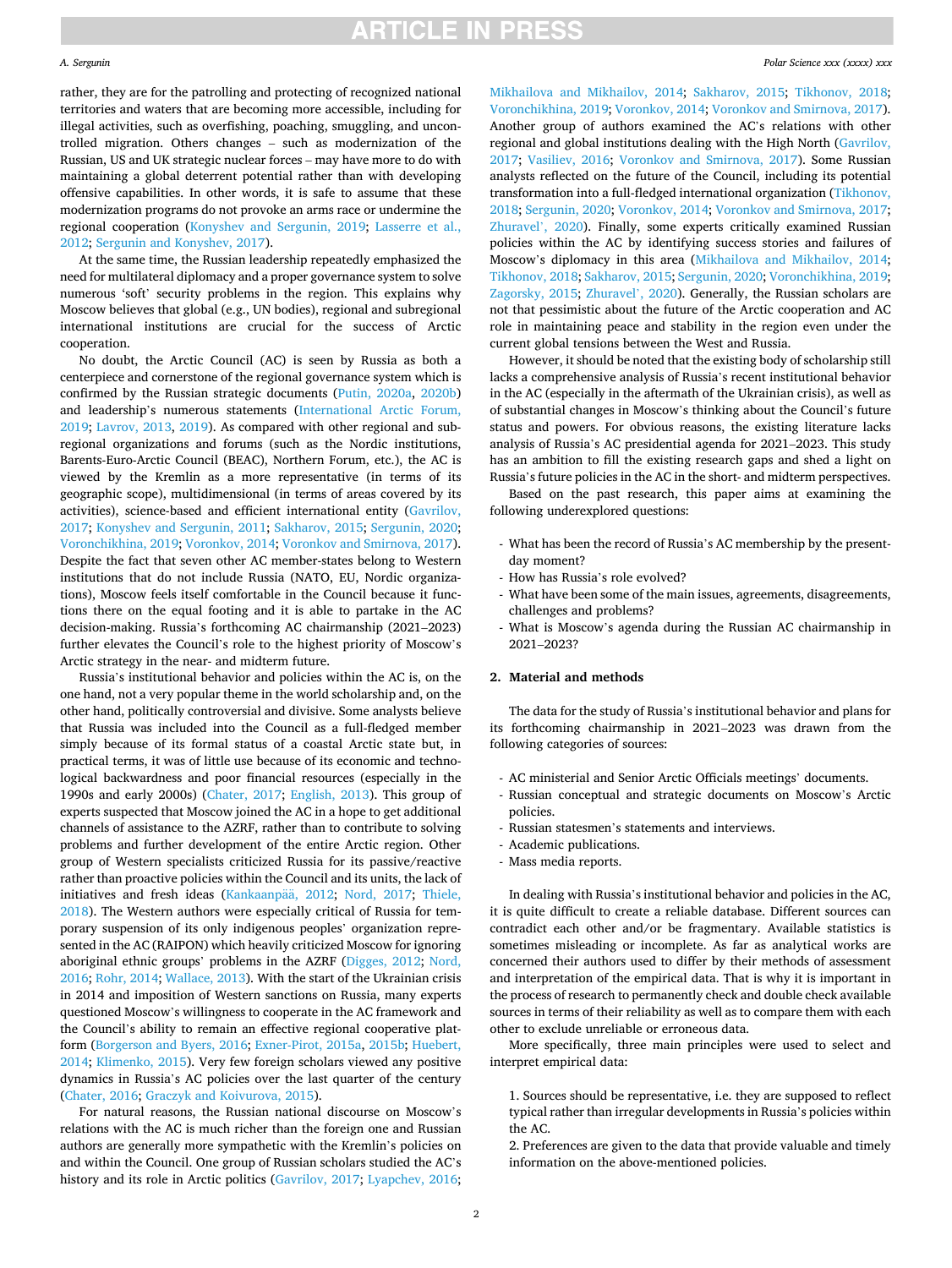#### *A. Sergunin*

3. Priority is also given to the sources that reflect original data as well as fresh/non-traditional approaches to the study of Moscow's activities in the Council.

With the help of these research tools, the shortcomings of my empirical base can be successfully overcome and a set of reliable data for this study can be effectively created.

To continue the description of my research methodology, it should be noted that to evaluate the activity of an AC member-state the Canadian scholar Andrew Chater and Russian researcher Darya Voronchikhina suggested several criteria. Chater (2015) identified four parameters: (1) a number of comments made by each state delegation at the Council's meetings for a certain period; (2) a number of agenda items that each state delegation provided comments on for a certain period; (3) the average size of state delegations at the Council's meetings for a certain period, and (4) a number of projects sponsored by each AC memberstate.

[Voronchikhina \(2019\)](#page-8-0) suggested a slightly different set of criteria: (1) a number of delegates from the Arctic countries to participate in the Council's meetings; (2) a number of projects funded by the Council member countries; (3) a number of projects initiated by specific AC member state, and (4) a number of comments made by the representatives of a member state at the Council's meetings for a certain period.

Since Voronchikhina's indicators reflect all substantial aspects of AC member states' activities and, in addition, her data is more representative than Chater' one (he selected data only for the periods of 1998–2000, 2007–2009 and 2013–2015, by the way, missing the period of Russia's first chairmanship in 2004–2006), Voronchikhina' methodology is preferable.

### **3. Results and discussion**

### *3.1. Is Russia a "good AC citizen"?*

From the very beginning, Russia was involved in both the creation and further development of the AC. Moscow was one of the initiators of the so-called Rovaniemi process/Arctic Environmental Protection Strategy (AEPS) in 1991 and establishing the Arctic Council in 1996. According to the USSR/Russia, the AEPS was crucial for the expansion of cooperation in the field of Arctic research, environmental monitoring, assessment of human impact in the region, and the implementation of measures to control and reduce emissions of major pollutants ([Sakharov,](#page-8-0)  [2015\)](#page-8-0). Moscow also believed that the AEPS was important not only for identifying areas of potential collaboration but also for laying the foundation for the institutionalization of the Arctic multilateral cooperation mechanism. Under the AEPS auspices, four programs and working groups were established, all of which were eventually transformed into the AC working groups.

Similar to other Arctic countries, in the early period of the AC activities, Russia has considerably contributed to developing rules of procedure and mandates for the Council's various organs, as well as incorporating the work of the AEPS into the AC activities.

There were ups and downs in Russia's activities in the framework of the Council. For example, during the U.S., Finnish and Icelandic presidencies (1998–2004) Moscow paid more attention to its own socioeconomic and ecological problems in the AZRF rather than to the pan-Arctic agenda. Since its first presidency (2004–2006) Russia became more involved in the Council's region-scale activities. Since 2011, when the Project Support Instrument was created, Russia (along with Canada) became its main financial donor.

The Ukrainian and Syrian crises have negatively affected the Arctic cooperation in general and AC activities particularly. The U.S. and EU introduced economic sanctions against Russia, including some offshore energy projects in the AZRF. NATO stopped all military-to-military contacts with Moscow. Search and rescue (SAR) exercises under the auspices of the AC and BEAC were suspended for a while ([Konyshev](#page-7-0) 

[et al., 2017\)](#page-7-0). However, after some time, the work of the Council more or less returned to its former course; Arctic cooperation was restored, and it even began to expand.

The Ukrainian crisis occurred during the Canadian AC chairmanship (2013–2015). Canada and the U.S. skipped some working group and task force meetings in Russia, such as meetings in April 2014. The Russian Minister of Foreign Affairs Sergei Lavrov skipped a Council ministerial meeting in May 2015 in Iqaluit, Canada (the Russian delegation was led by the Minister of Natural Resources and Environment) ([Sergunin, 2015](#page-8-0)). Canada then cancelled a planned AC event in Ottawa amid concerns that Russian officials would attend.

No surprise that Russian activities in the AC have significantly decreased. The average size of Russia's delegation during the Canadian presidency was reduced to 1,0 although other Arctic states also reduced their representation in the AC meetings as compared to the pre-crisis period: Canada (9,5), U.S. (7,0), Denmark (4,5), Norway (4,5), Sweden  $(3,0)$ , Finland  $(2,5)$ , and Iceland  $(2,0)$  (see [Table 1](#page-3-0)). For the same period, Russia made 11 comments which is comparable with the Danish (10) and U.S. (8) records while only Canada (30) and Norway (16) had better records. Finland (6), Sweden (5) and Iceland (1) were among the 'outsiders' (see [Table 2](#page-3-0)) ([Chater, 2016\)](#page-7-0).

At the same time, Russia was rather active in terms of initiation of AC projects. During the Canadian presidency, Russia sponsored 21 projects which is less than the U.S. (32), Canadian (29) and Norwegian (29) cases, but more than the Danish (11), Finnish (8), Swedish (5) and Icelandic (3) ones (see [Tables 3 and 4\)](#page-4-0) [\(Chater, 2016](#page-7-0)). It should be noted that most of Russia's projects were circumpolar in scope (although four of them were of domestic nature, focused on contaminants and shipping). Russia also sponsored projects in a wider range of areas, compared to its earlier interest in economic development. Russia rather effectively collaborated with the U.S. in the Council. For example, the U. S. sponsored two projects on environmental protection in the Russian Arctic. The U.S. and Russia co-sponsored eight projects. Russia co-sponsored four projects with Canada despite Ottawa's most tough position on Moscow in the aftermath of the Ukrainian crisis [\(Chater,](#page-7-0)  [2016:](#page-7-0) 49).

The Council's role in regional governance continued to shift as policymaking continued during Canada's leadership. The Council did not create any formal agreements during Canada's turn as chair, seemingly indicating that the institution's policy-making role has diminished or paused. Instead, the Council created two less formal agreements. First, the Task Force on Arctic Marine Oil Pollution Prevention created an informal agreement, with its mandate to identify how best the AC can contribute to marine oil pollution prevention in the Arctic, recommend a concrete plan of action, and, as appropriate, develop cooperative arrangements to implement the Action Plan.

In contrast with gloomy prognoses on the possible failure of the Canadian AC presidency, the 2015 Iqaluit ministerial meeting demonstrated that Ottawa's chairmanship was a rather productive one. For example, a key achievement during the Canadian presidency was the establishment of the Arctic Economic Council, a new independent forum of business representatives to facilitate Arctic business-to-business activities in the region. Other important achievements included: (1) the publication of a compendium of best practices in promoting the traditional ways of life of Arctic indigenous peoples; (2) recommendations on how to better use traditional and local knowledge in the work of the Council to improve decision-making and research; (3) the publication of a guide on how to respond to oil spills in snow and ice conditions in the Arctic; (4) a collection of work related to short-lived climate pollutants that will lead to local health, economic and climate benefits; (5) the development of the Arctic Marine Strategic Plan (2015–2025), which aimed to provide a framework to protect Arctic marine and coastal ecosystems and to promote sustainable development in the region; (6) Arctic biodiversity work, including an action plan to implement recommendations from the Arctic Biodiversity Assessment, and a detailed work plan to protect migratory birds along key international flight paths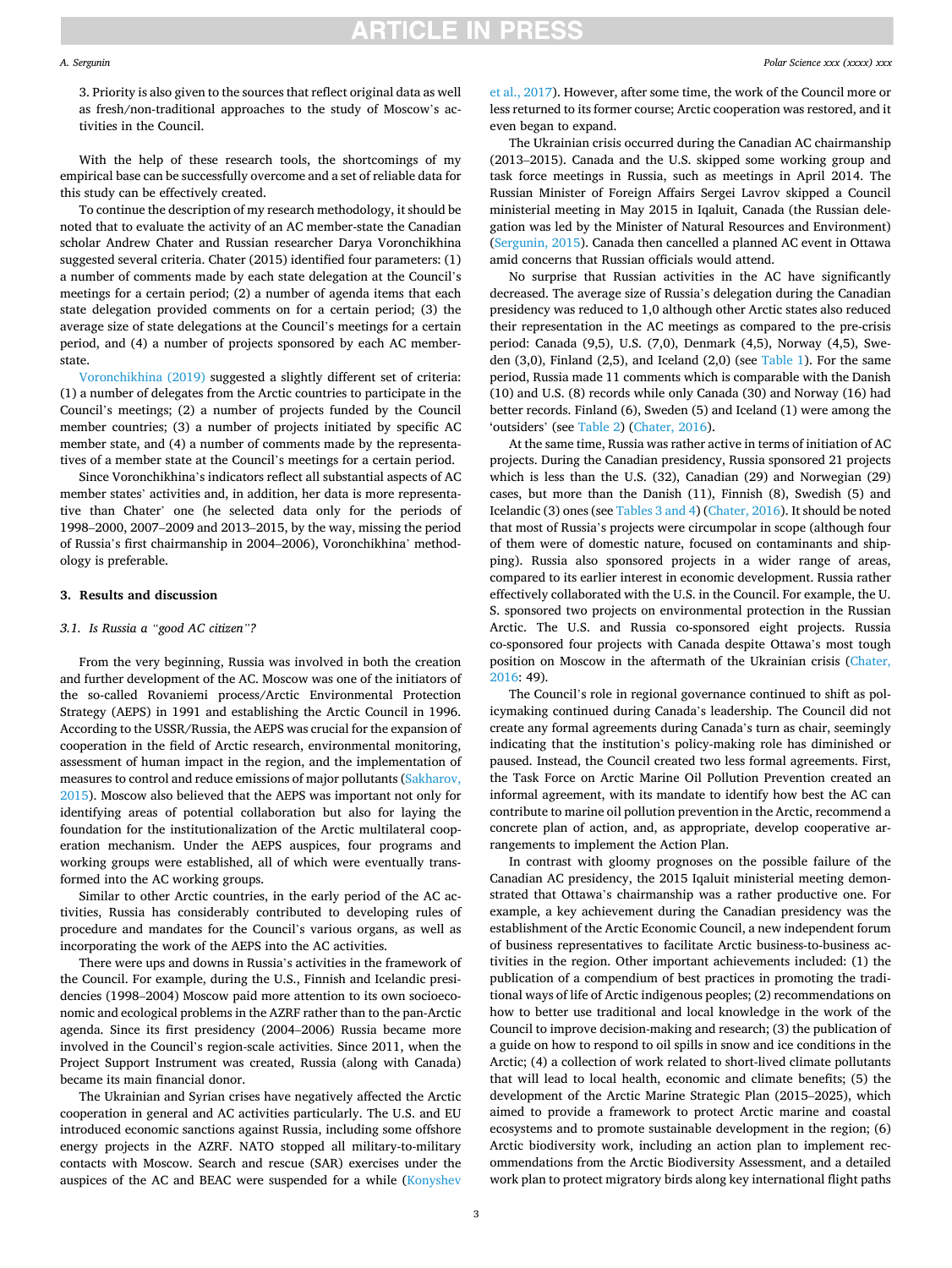### <span id="page-3-0"></span>**Table 1**

The number of delegates from the member states to attend the Council's meetings.

| Year          | Country, number of delegates |                |                |                |                          |                |                |                |
|---------------|------------------------------|----------------|----------------|----------------|--------------------------|----------------|----------------|----------------|
|               | Russia                       | Norway         | U.S.           | Canada         | Finland                  | Denmark        | Sweden         | Iceland        |
| $\mathbf{1}$  | $\overline{2}$               | 3              | $\overline{4}$ | 5              | 6                        | $\overline{7}$ | $\,8\,$        | 9              |
| 1998          | 6                            | 10             | 7              | 16             | 9                        | 9              | 5              | $\overline{4}$ |
| 1999          | 3                            | 6              | 43             | 19             | 3                        | 7              | $\mathbf{2}$   | $\overline{2}$ |
| 2000          | 5                            | 7              | 33             | 23             | 6                        | 8              | 2              | $\mathbf{1}$   |
| 2001          | 5                            | 9              | 12             | 15             | 17                       | 8              |                | 4              |
| 2002          | 3                            | 6              | 19             | 16             | 14                       | 6              | 3              | 3              |
| 2003          | $\overline{2}$               | 8              | 13             | 18             | 6                        | 4              | 3              | 5              |
| 2004          | 5                            | 11             | 13             | 17             | 3                        | 5              | 3              | 4              |
| 2005          |                              | 6              | $\overline{7}$ | 9              | 5                        | $\overline{2}$ | 3              | $\mathbf{1}$   |
| 2006          |                              | 24             | 17             | 11             | 14                       | 12             | 12             | 5              |
| 2007          | 8                            | 21             | 14             | 16             | 5                        | 8              | 5              | $\mathbf{1}$   |
| 2008          | 7                            | 15             | 10             | 8              | $\,2$                    | $\overline{4}$ | 4              | 1              |
| 2009          | 5                            | 5              | 5              | 3              | $\mathbf{1}$             | 10             | 6              | $\mathbf{1}$   |
| 2010          | 6                            | 18             | 9              | 10             | 3                        | 10             | 3              | $\,2\,$        |
| March 2011    | 10                           | 24             | 12             | 13             | 5                        | 11             | 9              | $\,$ 3 $\,$    |
| Nov.          | 5                            | 9              | 6              | 11             | 5                        | 5              | 16             | $\,2\,$        |
| 2011          |                              |                |                |                |                          |                |                |                |
| $2012\,$      | 6                            | 9              | 10             | 10             | 5                        | 8              | 9              | $\,2$          |
| 2013          | 3                            | 3              | 4              | $\bf8$         | 3                        | 6              | 4              | 3              |
| 2014          | $\mathbf{1}$                 | 5              | 4              | 12             | 3                        | 5              | 3              | $\,2\,$        |
| 2015          | $\mathbf{1}$                 | $\overline{4}$ | 10             | $\overline{7}$ | $\,2$                    | 4              | 3              | $\,2$          |
| March<br>2016 | $\mathbf{1}$                 | 5              | 10             | 8              | 3                        | 8              | 7              | 3              |
| Oct.          | $\mathbf{1}$                 | $\overline{7}$ | $\overline{7}$ | 9              | $\overline{\phantom{a}}$ | 6              | 6              | 3              |
| 2016          |                              |                |                |                |                          |                |                |                |
| March<br>2017 | $\mathbf{1}$                 | 5              | 9              | 8              | $\overline{4}$           | 7              | $\overline{4}$ | 4              |
| May           | 12                           | 12             | 12             | 10             | 12                       | 12             | 10             | $\overline{7}$ |
| 2017          |                              |                |                |                |                          |                |                |                |
| March<br>2018 | $\overline{2}$               | 6              | 6              | 5              | $\sqrt{2}$               | 4              | 3              | $\overline{4}$ |
| Nov.<br>2018  | $\overline{2}$               | 5              | 6              | $\overline{7}$ | $\overline{7}$           | 4              | 4              | $\overline{4}$ |

Source: [Voronchikhina \(2019\).](#page-8-0)

### **Table 2**

The number of comments made by the representatives of the Russian Federation in the Council's meetings.

| Year | Number of comments |
|------|--------------------|
| 1998 | $\mathbf{0}$       |
| 1999 | 11                 |
| 2000 | 35                 |
| 2001 | 10                 |
| 2002 | 6                  |
| 2003 | 3                  |
| 2004 | 16                 |
| 2005 | 12                 |
| 2006 | 9                  |
| 2007 | 8                  |
| 2008 | 10                 |
| 2009 | 8                  |
| 2010 | 12                 |
| 2011 | 7                  |
| 2012 | 5                  |
| 2013 | 4                  |
| 2014 | 3                  |
| 2015 | 4                  |
| 2016 | 7                  |
| 2017 | 9                  |
| 2018 | 7                  |

Source: [Voronchikhina \(2019\)](#page-8-0).

### ([Sergunin, 2015\)](#page-8-0).

As was expected, the ministers agreed to defer decisions on pending observer applications and examine the roles and responsibilities of observers within the AC. There was widespread agreement by the Council that the observer system needed to be seriously revamped before more nations can be let in.

In the specific case of the EU, which also wanted its status in the AC upgraded and which was seen as a promising candidate for observer status, the decision was postponed because Canada and some indigenous peoples organizations were displeased with the European ban on seal products that Inuit hunters say was ruinous to local economies. Moscow joined the opposition to the EU observer application because of its dissatisfaction with sanctions imposed by Brussels in 2014–2015.

During the U.S. presidency (2015–2017), Russia preferred to keep a rather low profile in the AC. Its average delegation size was kept on the same level as under the Canadian chairmanship (1,0). It should be noted, however, that other AC member states were also relatively passive in terms of their representation in the Council's meetings because the Arctic was not very high priority for Washington (especially under the Trump administration). Their average delegation size remained almost the same as under the previous presidency: the U.S. (12,0), Canada (10,66), Denmark (8,33), Norway (7,0), Sweden (6,66), Finland (5,33), and Iceland (4,0) (see Table 1).

However, Russia was a leader in terms of supporting Councilsponsored projects (6) while other countries (even the U.S. chaired the AC) were less active in this area: Canada, Norway and Sweden supported four projects each, while Denmark, Finland, Iceland and the U.S. funded only three projects each (see [Table 3](#page-4-0)). Moreover, Russia sponsored four more projects on a separate basis (see [Table 4](#page-4-0)).

Moscow supported the U.S. initiative to establish an Arctic Coast Guard Forum in October 2015. Now the ACGF operates as an independent, informal, operationally-driven organization, not bound by treaty, to foster safe, secure, and environmentally responsible maritime activity in the Arctic. All Arctic countries, Canada, Denmark, Finland, Island, Norway, Russia, Sweden and the United States are members of the forum. Chairmanship duties of the ACGF rotate every two years in concert with the AC Chairmanship.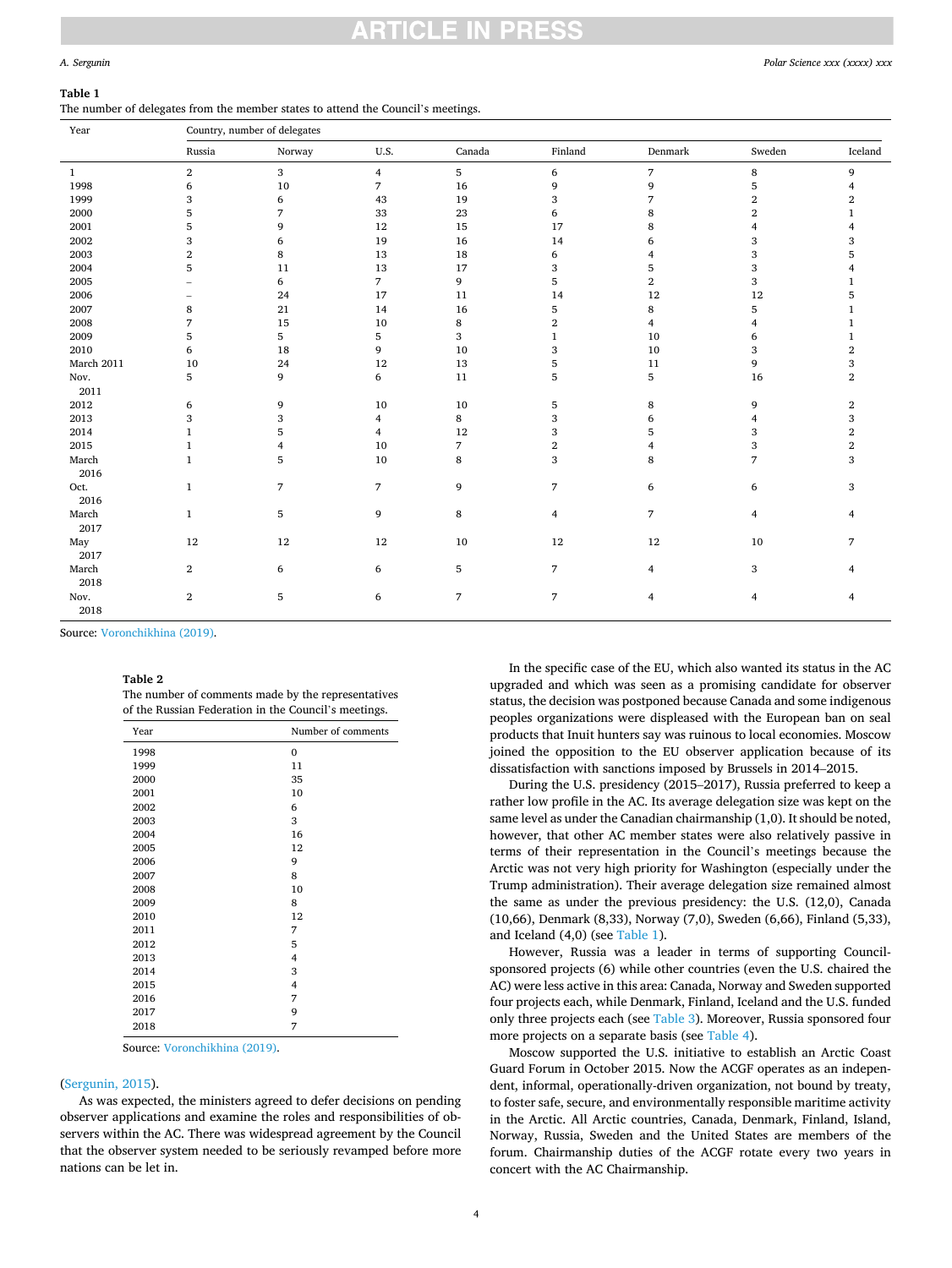# NCI E IN PRE

### <span id="page-4-0"></span>*A. Sergunin*

## **Table 3**

The number of projects funded by the Council member countries.

| Year      | Country, number of projects |        |          |        |         |         |        |         |
|-----------|-----------------------------|--------|----------|--------|---------|---------|--------|---------|
|           | Russia                      | Norway | U.S.     | Canada | Finland | Denmark | Sweden | Iceland |
| 1996-1998 |                             |        | $\Omega$ |        |         |         |        |         |
| 1998-2000 |                             | 10     |          |        |         |         |        |         |
| 2000-2002 |                             |        |          |        |         |         |        |         |
| 2002-2004 |                             | 12     | 12       | 13     |         |         |        |         |
| 2004-2006 | 23                          | 13     | 12       | 13     |         |         |        |         |
| 2006-2009 | 13                          | 16     | 18       | 18     |         |         |        |         |
| 2009-2011 |                             |        |          |        |         |         |        |         |
| 2011-2013 |                             |        |          |        |         |         |        |         |
| 2013-2015 | 21                          | 29     | 32       | 29     |         |         |        |         |
| 2015-2017 |                             |        |          |        |         |         |        |         |
| 2018-2019 | No data                     |        |          |        |         |         |        |         |
| Total     | 25                          | 24     | 21       | 25     | 24      | 20      | 21     | 23      |

Sources: [Chater \(2016\);](#page-7-0) [Voronchikhina \(2019\)](#page-8-0).

**Table 4** 

The number of projects sponsored by Russia.

| Years     | Number of projects |
|-----------|--------------------|
| 1996-1998 | 2                  |
| 1998-2000 | 4                  |
| 2000-2002 | 7                  |
| 2002-2004 | 11                 |
| 2004-2006 | 23                 |
| 2006-2009 | 13                 |
| 2009-2011 | 6                  |
| 2011-2013 | 6                  |
| 2013-2015 | 21                 |
| 2015-2017 | 6                  |
| 2018-2019 | No data            |
| Total     | 72                 |

Sources: [Chater \(2016\);](#page-7-0) [Voronchikhina \(2019\)](#page-8-0).

Notably, the U.S. and Russia co-chaired the Scientific Cooperation Task Force, which in July 2016 agreed a text of a third legally binding agreement negotiated under the auspices of the AC which was formally signed at the 2017 Fairbanks AC ministerial meeting [\(Arctic Council,](#page-7-0)  [2017\)](#page-7-0). This development is particularly worth noting considering that the US co-chaired the SCTF along with Russia at the time of a general freeze in relations between the two countries following the start of the Ukrainian crisis. As Śmieszek and Koivurova note (2017), despite very serious tensions between the former Cold War adversaries in other parts of the world and the sanctions imposed on Russia by all other AC member states, it was the policy of the U.S. during its AC chairmanship to diligently and consistently maintain the Council as a platform of dialogue, collaboration, and engagement with Russia.

The U.S. and Russia also initiated the discussion on the need to develop a long-term strategic plan for the Council, the idea which was endorsed by the SAOs at their meeting in October 2016. These discussions were continued under the Finnish (2017–2019) and Icelandic (2019–2021) chairmanships.

Russia supported major initiatives of the Finnish presidency. For example, Moscow prioritized the preservation of the Arctic's biodiversity, its unique and extremely vulnerable ecosystems, as well as prevention of sea and ground pollution and improvement of practical cooperation among the Arctic states as regards joint response measures.

Russia favored expanding coast guard cooperation within the Arctic Forum framework. For example, the Russian Coast Guard took an active part in the multilateral Polaris exercise staged in the Gulf of Bothnia in late March and early April 2019.

Russia also supported Finnish initiatives in areas, such as enhancing the region's resistance to global climate change, minimizing man-made environmental impacts, preserving biodiversity, developing the telecommunications infrastructure and expanding the cooperation with the Arctic Economic Council, which was seen as a promising venue for

attracting investment and promoting business and innovation [\(Lavrov,](#page-7-0)  [2019\)](#page-7-0).

Moscow supported Helsinki's efforts to make AC observers' activities more efficient and better integrated into the Council's activities. Along with other AC member states Russia welcomed the International Maritime Organization as a new observer. Moscow also approved the Finnish initiative to organize a separate session with observers as part of the 2018 Senior Officials Committee plenary meeting, where they presented measures undertaken to fight pollution in the Arctic and maintain its biodiversity ([Lavrov, 2019\)](#page-7-0).

Both President Putin and Foreign Minister Lavrov expressed their support to the program of the Icelandic Chairmanship (2019–2021). They underlined that Russia has common interests with Iceland in the region, primarily in the sea, including the promotion of marine bioeconomics and green shipping, mitigating marine refuse, including microplastics, as well as ocean acidification [\(International Arctic Forum,](#page-7-0)  [2019; Lavrov, 2019\)](#page-7-0).

To sum up the above historical analysis, Russia is a rather 'good AC citizen' in a sense that it contributes to the Council's budget on a regular basis and at a sufficient level. Moscow has also significantly contributed to AC discussions on all major issues ranging from the Arctic's sustainable development and environment protection to maritime safety and indigenous peoples' rights. Along with other AC member-states, Russia helped to some extent to 'bracket out' Arctic cooperation from Moscow's tensions with the West caused by the Ukrainian crisis.

### *3.2. Russian and international discourses on Russia's forthcoming AC presidency (2021*–*2023)*

The fact that the AC faced a series of challenges of both endogenous and exogenous character became obvious even before the Council's 20th anniversary in 2016. The internal challenges stemmed from the evolving and constantly growing workload of the Council, which led to problems with overlapping and prioritizing work across AC working groups and task forces, funding the ongoing projects and new initiatives, and, regarding the effective implementation of the AC recommendations by the member states [\(Supreme Audit Institutions of Denmark](#page-8-0), Norway, The Russian Federation, 2015).

As mentioned above some Russian and international experts ([Exner-Pirot, 2015a](#page-7-0); [Graczyk and Koivurova, 2015](#page-7-0); [Klimenko, 2015](#page-7-0); [Lyapchev, 2016;](#page-7-0) [Sakharov, 2015](#page-8-0); Smieszek [and Koivurova, 2017; Vor](#page-8-0)[onkov and Smirnova, 2017; Zhuravel](#page-8-0)', 2020) believed that a remedy for internal AC problems could be a comprehensive vision of Arctic cooperation to guide the work of the Council and bring to it more continuity between rotating chairmanships. Moreover, such a vision – as well as establishing more stable financing mechanisms – could make the Council more secure in view of shifting political priorities and radical changes on Arctic states' domestic political scenes. The 2013 AC "Vision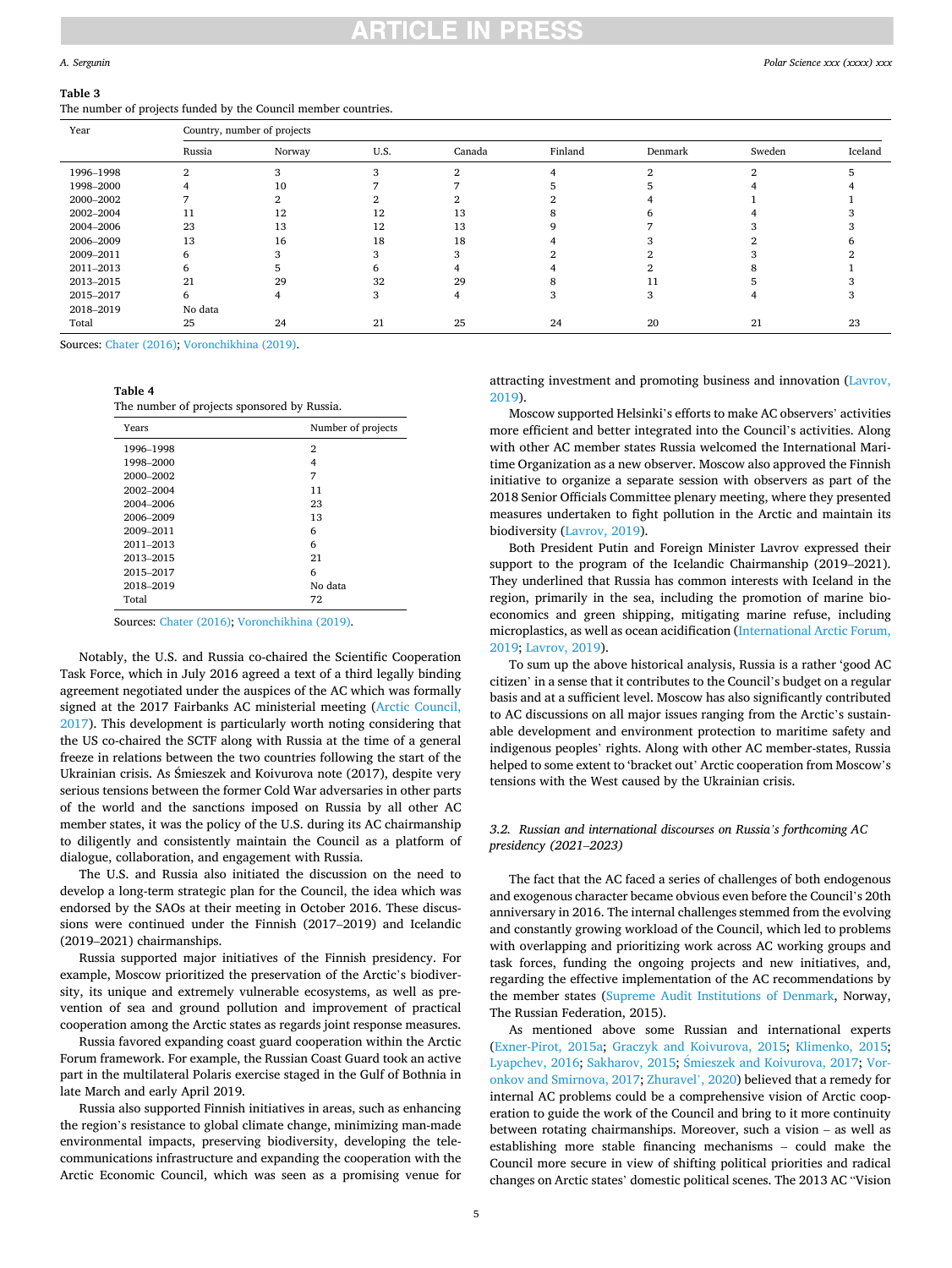#### *A. Sergunin*

for the Arctic" pledged to "pursue opportunities to expand the Arctic Council's roles from policy-shaping into policy-making" ([Arctic Council,](#page-7-0)  [2013\)](#page-7-0). The statement missed, however, any further details and the debates for the prospects for the development of the AC's long-term strategic plan continued for several years.

Russian and international experts pointed out that a new vision should better define position and role of the AC within the regional governance system. It appeared that the Council was not a principal venue for solving many important Arctic problems in areas such as shipping, fisheries, climate change or biodiversity ([Exner-Pirot, 2015a](#page-7-0); [Graczyk and Koivurova, 2015](#page-7-0); [Klimenko, 2015;](#page-7-0) [Lyapchev, 2016](#page-7-0); [Sakharov, 2015;](#page-8-0) Śmieszek [and Koivurova, 2017](#page-8-0); [Voronkov and Smir](#page-8-0)[nova, 2017;](#page-8-0) [Zhuravel](#page-8-0)', 2020). For example, negotiations launched within the UN bodies in 2018 to develop an implementing agreement under the UNCLOS on conservation and the sustainable use of marine biodiversity of areas beyond national jurisdiction, if successfully completed, would be of major relevance to the Arctic Ocean. However, the AC and its relevant working groups did not participate in these negotiations. Another example is the 2018 agreement on the commercial fishery ban in the Central Arctic Ocean, where discussions were held within the extended Arctic Five including China, Iceland, the EU, Japan and South-Korea, but not in the AC framework ([Sergunin, 2019](#page-8-0)).

It should be noted that very important changes happened in the Russian academic and formal/official thinking about the future of the AC, its functions and the role in the regional governance system. Prior to the Ukrainian crisis and the rise of tensions between Russia and the West Moscow's official position and the Russian academic discourse favored transformation of the AC from the intergovernmental discussion forum to a full-fledged international organization (with formal charter, institutional structure and power to conclude binding agreements).

For example, in his 2013 article the then Russian ambassador for Arctic Affairs and SAO Anton Vasiliev noted: "In my view, we embarked on the path of turning the Arctic Council from a 'forum' into a fullfledged international organization, although we will move in this direction gradually, in stages, with full respect for the positions of all member states - after all, all decisions in the Council are taken by consensus» [\(Vasiliev, 2013](#page-8-0)). At the 2013 Kiruna AC Ministerial Meeting, Russian Foreign Minister Sergey Lavrov noted that the Council is on the way to becoming a full-fledged international organization, referring to the fact that two binding agreements were concluded under its auspices ([Lavrov, 2013](#page-7-0)).

Many Russian experts on Arctic geopolitics, law, environment, economy and humanitarian issues also believed (and still believe) that the lack of formal status and proper legal powers is a serious hindrance to further development of the Council as a key structural element of the regional governance system [\(Bekyashev, 2015](#page-7-0); [Inyakina, 2019;](#page-7-0) [Kony](#page-7-0)[shev and Sergunin, 2011; Konyshev et al., 2017; Levit, 2014;](#page-7-0) [Sergunin](#page-8-0)  [and Konyshev, 2016; Tikhonov, 2018](#page-8-0)). In their view, the Council should be gradually, step by step, further institutionalized and finally transformed to a 'normal' international organization with a proper legal status.

However, with the outbreak of a 'new Cold War' in the East-West relations, both the Kremlin and the Russian expert community serving the government realized that any plans to make the AC an intergovernmental international organization seem unrealistic. All Council member states introduced economic sanctions against Russia. Five Arctic countries, being NATO member states, cancelled military-tomilitary contacts with Russia, initiated military build-up in the North and increased their military activities, including land and sea military exercises, air and sea patrolling in the Arctic region and so on. Generally, mutual trust between Russia and the rest of the AC member states was significantly undermined. As mentioned above, the Russian activities in the Council's framework decreased in the aftermath of the Ukrainian crisis. It took some time to identify some areas where cooperation between Moscow and other Arctic countries was still possible and delineate them from the conflictual issues.

For the above reasons, Russian diplomats and politicians stopped to speak about providing the AC with new legal powers and its transformation from a 'discussion forum' to a full-fledged international organization. For example, the 2016 Russian Foreign Policy Concept calls only for "strengthening interaction in the Arctic Council's format" without suggesting any institutional changes in the AC [\(Putin, 2016](#page-8-0)). The new Russian Arctic strategy of 2020 favors "securing for the Arctic Council the role of a key regional institution coordinating international activities in the region" ([Putin, 2020\)](#page-8-0) but again does not propose any modifications in its organization and functions. In his speech at the 2019 Rovaniemi AC ministerial meeting, Russian Foreign Minister Sergey Lavrov approved the initiatives, such as continuation of the Project Support Instrument, drafting an AC Strategic Action Plan, better coordination between different Council's units and with other regional and subregional institutions but did not insist on providing the AC with new legal powers [\(Lavrov, 2019](#page-7-0)).

There can be at least two explanations why Russian leaders changed their mind about the Council's status. First, in the current – conflictual situation it is unrealistic to expect that non-Russian AC member states (especially the U.S.) would agree to create a new full-fledged regional intergovernmental organization where Russia would have an equal standing with Western states. Second, as some Russian experts ([Sboi](#page-8-0)[chakova, 2016](#page-8-0); [Voronkov, 2014](#page-8-0); [Voronkov and Smirnova, 2017\)](#page-8-0) believe, under the current circumstances, the AC, being an informal and flexible institution, can be more efficient and preferable cooperative platform that a formalized organization with rigid structure, rules and procedures. For example, as 'classical' international organizations (e.g. UN and OSCE) demonstrate, if there are antagonisms between member states in the turbulent times the whole work of these institutions can be blocked. In contrast with these 'traditional' institutions, the AC not only 'survived' the crisis in the Russian-Western relations but also made some progress in developing Arctic cooperation. Some Russian experts even called the AC a 'new-type multilateral organization' which is more powerful than just an intergovernmental forum but less institutionalized and formalized than 'classical' international organization ([Voronkov,](#page-8-0)  [2014; Voronkov and Smirnova, 2017\)](#page-8-0).

One more important change in Russia's perceptions of the Council's future prospects relates to its role as a regional security provider. In the pre-Ukrainian era, both official Moscow and expert community believed that with time the AC should include the military security problematique to its mandate and become a sort of an Arctic OSCE ([Konyshev](#page-7-0)  [and Sergunin, 2011](#page-7-0); [Konyshev et al., 2017](#page-7-0); [Sergunin and Konyshev,](#page-8-0)  [2016;](#page-8-0) [Wilson, 2016\)](#page-8-0). However, for the same reasons as in the case of plans to turn the Council into an international organization, Moscow had to abandon the idea of including military security issues on the agenda of this forum. According to the present-day Russian assessments, the Council should retain its role as an international body dealing only with the 'soft' security issues, such as socioeconomic problems, environment, conservation of biodiversity, climate change mitigation, maritime safety, search and rescue operations, local communities, connectivity and social cohesiveness of Arctic regions, Arctic research, etc. ([Lyapchev, 2016](#page-7-0); [Sboichakova, 2016](#page-8-0); [Voronchikhina, 2019](#page-8-0); [Voronkov,](#page-8-0)  [2014; Voronkov and Smirnova, 2017\)](#page-8-0).

At the same time, Moscow believes that discussion of soft and hard security issues between the Arctic states can be resumed in other formats, such as the Arctic Coast Guard Forum, Arctic Chiefs of Defense Staff Conferences, and Arctic Security Forces Roundtable which slowed down or froze their activities in the aftermath of the Ukrainian and other international crises ([Arctic Council, 2021](#page-7-0)).

As for Russia's AC presidential agenda President Vladimir Putin was the first who tried to identify its main priorities. At the 5th International Arctic Forum "The Arctic – a Territory of Dialogue" in St. Petersburg (April 9, 2019) he noted: "Priorities for our chairmanship include vitally important themes for the Arctic development: the development of environmentally safe technologies in the spheres, such as industry, transport and energy" [\(International Arctic Forum, 2019\)](#page-7-0).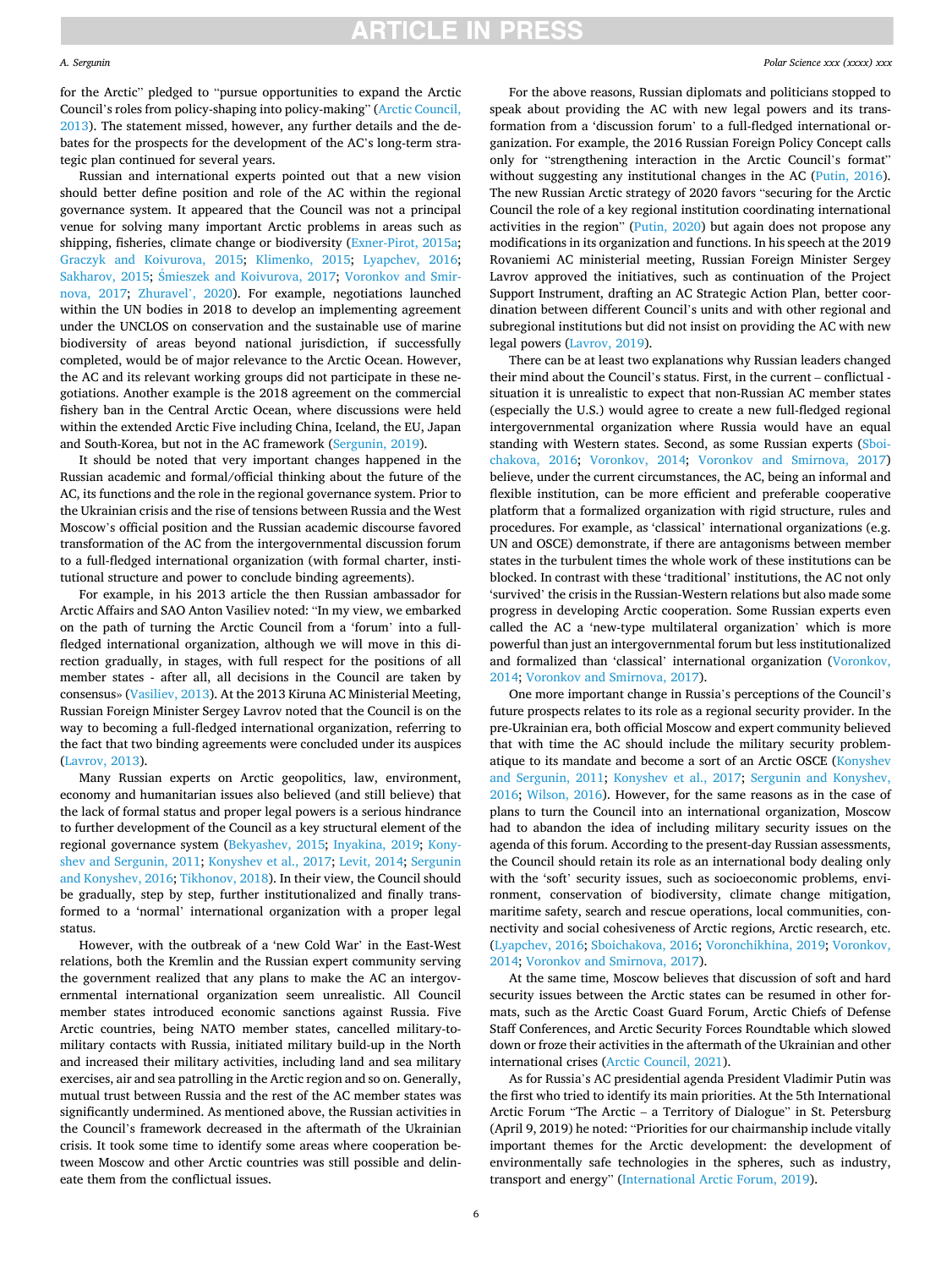### *A. Sergunin*

One month later, at the 11th AC Ministerial Meeting (Rovaniemi, May 7, 2019) Russian Foreign Minister Sergey Lavrov, on the one hand, emphasized Moscow's intention to ensure continuity between the Icelandic and Russian chairmanships: "We will ensure the continuity of the general Arctic agenda when the council chairmanship is transferred to Russia in 2021. We will pursue the implementation of all the initiatives originated under Reykjavik's chairmanship" ([Lavrov, 2019\)](#page-7-0).

On the other hand, Lavrov explained what specific priorities are planned for the Russian presidency agenda for 2021–2023: (1) sustainable socioeconomic development of the Arctic region on the basis of environmentally clean technologies; (2) development of renewable sources of energy; (3) promoting a circular economy; (4) environment protection; (4) climate change mitigation; (5) social cohesiveness and connectivity in the region; (6) improving the well-being of the people living in the Arctic, especially the indigenous peoples, preserving their languages, cultures and traditions; (7) science diplomacy, and (8) joint educational projects, including further support for the University of the Arctic [\(Lavrov, 2019\)](#page-7-0).

In the course of Moscow's preparatory work, Russian top-ranking officials' clarified Moscow's specific priorities for the Russian AC chairmanship: (1) further development of Arctic shipping, including the NSR; (2) development of telecommunications in the region; (3) conservation of biodiversity; (4) increasing bio-security (anti-epidemic measures); (5) nuclear waste treatment; (6) organization of the Arctic indigenous peoples' summit; (7) Arctic cruise and coastal tourism; (8) establishment of an international Arctic Hydrogen Energy Applications and Demonstrations station 'Snowflake' (in the polar Ural), and (9) creation of an International Arctic Development Fund (Ministry of Foreign Affairs, 2020).

According to the presidential advisor Anton Kobyakov, during the Russian chairmanship 38 various events will be organized under the Council's auspices. In addition, 50 other events are scheduled in Russia itself. 17 federal agencies, 11 members of the Russian Federation, and 12 universities and NGOs will take part in organization of these events [\(The](#page-7-0)  [Government of the Russian Federation, 2021](#page-7-0)).

At the May 2021 AC ministerial meeting, Russian Foreign Minister Lavrov identified four main priorities for the Russian AC chairmanship: 1. People of the Arctic, including indigenous peoples. 2. Environment protection, including climate change. 3. Sustainable socioeconomic development. 4. Strengthening of the Arctic Council [\(Arctic Council,](#page-7-0)  [2021\)](#page-7-0).

Rather lively discussions take place both in the Russian and foreign expert communities regarding the possible AC institutional reform under the Russian chairmanship. The moderate versions of these speculations suggest certain changes, including:

- Improvement of coordination of the Council's structural elements and implementation process.
- Better coordination of the AC activities with other regional and subregional institutions (Arctic Economic Council, Arctic Coast Guard Forum, BEAC, Nordic institutions, Northern Forum, etc.).
- Streamlining the secretariat system. Perhaps Moscow will try to implement David Balton's (former U.S. SAO and Senior Fellow at the Woodrow Wilson Center's Polar Institute) proposals which boil down to the idea of subordinating working groups' and task forces' secretariats to the Council's permanent secretariat [\(Balton, 2019](#page-7-0)). This plan, however, can provoke resistance not only from AC working groups and task forces but also from some SAOs who dislike the idea of making the Council's secretarial system more centralized because it could make the AC too bureaucratic (such accusations have been already made by some permanent participants, observers and international NGOs).
- Moscow welcomed the Icelandic chairmanship's successful efforts to adopt the AC Strategic Plan which was approved by the Council's member states at the May 2021 ministerial meeting in Reykjavik. Mr.

Lavrov promised that the Russian presidency will do the best in terms of implementation of this plan.

- Making the role of permanent participants and observers more visible. As Foreign Minister Lavrov underlined in his 2019 Rovaniemi statement: "We are interested in an effective, value-added mainstreaming of observers into the Arctic Council's activities. This status carries much responsibility" ([Lavrov, 2019\)](#page-7-0). As mentioned above, he was very positive about the 2018 SAO separate session with observers, where they presented measures undertaken to fight pollution in the Arctic and maintain its biodiversity. He promised to continue the practice of a more active involvement of permanent participants and observers not only to the working groups' and task forces' activities but also to the work of other AC units and structures. The Russian AC presidential program has confirmed Moscow's plans to encourage "the dialogue and interaction with the Observers to provide their meaningful and balanced engagement in the Council's activities" [\(Arctic Council, 2021](#page-7-0)).
- Some AC budget reform can be expected under the Russian presidency as well. Foreign Minister [Lavrov \(2019\)](#page-7-0) has already promised to continue and further expand the AC Project Support Instrument where Russia is the major donor since this institution's very inception [\(Voronchikhina, 2019\)](#page-8-0). Further AC budget's centralization, streamlining and increasing transparency are possible as well.

Some experts suggest a more radical version of the Council's institutional reform. For example, an international team of WWF [\(Dubois](#page-7-0)  [et al., 2016\)](#page-7-0) proposed to distinguish between three type of the AC bodies:

- Knowledge-related bodies: working groups, task forces, expert groups and Senior Arctic Officials (SAOs). This group would be responsible for conducting all assessments, coordinating early warning work (identifying new and emerging issues), producing technical reports, coordinating science and research agendas, and ensuring use of traditional knowledge for co-production of new knowledge coming through the AC.
- Policy-related bodies: SAO and ministerial meetings. This group would develop and recommend policy options and actions based on the scientific assessments/reports and scientific recommendations submitted by the knowledge bodies.
- A newly created implementation body would consider decisions and recommendations as provided by ministers and operationalize them through developing general implementation plans. These plans would guide joint implementation through the Council and include clear timelines and measures to guide and support Arctic states in developing national implementation plans. The standards for implementation established by this body would constitute the benchmarks against which the effectiveness of national or other actions regarding implementation would be measured and reported on.

These experts believe that possible structural changes could strengthen the AC role in asserting regional stewardship by responding to the challenges of a rapidly changing Arctic and the increasingly more integrated policy frameworks from local to global scales. The problem is, however, whether the Russian presidency would have enough political will, authority and resources to implement such a radical institutional reform of the Council.

### **4. Conclusions**

Several conclusions emerge from the above analysis:

Moscow supported all major Council's endeavors in areas, such as sustainable development, energy security, environment protection, climate change mitigation and adaptation, conservation of biodiversity, maritime safety, SAR operations, connectivity of Arctic regions, telecommunications, sustainable fisheries, well-being of local communities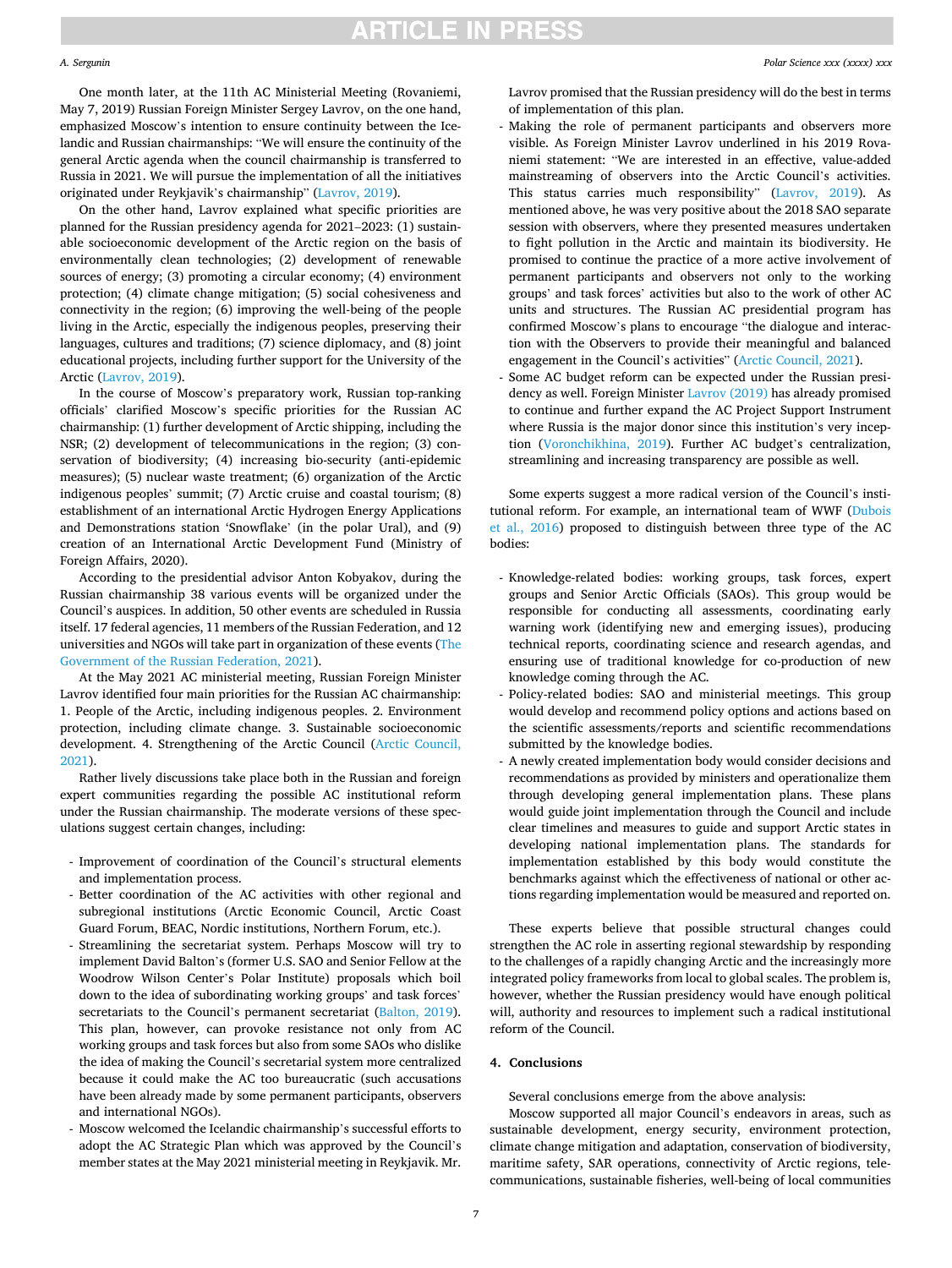#### <span id="page-7-0"></span>*A. Sergunin*

(including indigenous peoples) and so on. Russia favored further Council's institutionalization and strengthening its role in the regional governance system. In other words, Russia has a rather impressive record of being the Council's "good citizen".

At the same time, there were serious changes in Russia's thinking about the AC in the post-Ukrainian era. Moscow does not want any more to transform the Council into a full-fledged international organization preferring to keep the AC as an informal and flexible intergovernmental mechanism which is better designed for difficult times than 'classical' international organizations. Russia has also abandoned its previous plans to bring hard (military) security problematique onto the Council's agenda and currently it favors retaining the AC's competencies only in the soft security sphere.

As regards Russia's AC presidency for 2021-2023, on the one hand, it will ensure continuity of the Finnish and Icelandic chairmanship agendas and, on the other hand, it will focus on sustainable development of the Arctic region based on the use of environmentally safe technologies. Moscow will try to implement the newly born Council's Strategic Plan and streamline the AC's organizational structure. At the same time, it is unlikely that the Russian chairmanship will initiate any radical institutional reforms.

In general, Russia will likely use its AC presidency both to promote its national interests in the High North and increase the Council's role in an emerging regional governance system.

# **Declaration of competing interest**

The authors declare that they have no known competing financial interests or personal relationships that could have appeared to influence the work reported in this paper.

### **Acknowledgements**

This research was done in the framework of several research projects: (1) the Russian Foundation for Basic Research (RFBR)-Deutsche Forschungsgemeinschaft (Germany) joint project no. 21-514-12001; (2) RFBR-Foundation « Maison des Sciences de L'homme» (France) joint project no. 20-514-22001; (3) the EU Erasmus  $+$  Jean Monnet project GRASS no. 587697-EPP-1-2017-1-RU-EPPJMO-PROJECT, and (4) EU Erasmus + Jean Monnet project TERRA no. 611949-EPP-1-2019-1-RU-EPPJMO-PROJECT.

#### **References**

- Arctic Council, 2013. Vision for the Arctic (last accessed. [http://www.arctic-council.](http://www.arctic-council.org/index.php/en/documentarchive/category/425-main-documents-from-kiruna-ministerial-meeting?download=1749:kiruna-visionfor-the-arctic) [org/index.php/en/documentarchive/category/425-main-documents-from-kir](http://www.arctic-council.org/index.php/en/documentarchive/category/425-main-documents-from-kiruna-ministerial-meeting?download=1749:kiruna-visionfor-the-arctic) [una-ministerial-meeting?download](http://www.arctic-council.org/index.php/en/documentarchive/category/425-main-documents-from-kiruna-ministerial-meeting?download=1749:kiruna-visionfor-the-arctic)=1749:kiruna-visionfor-the-arctic. (Accessed 15 December 2020).
- Arctic Council, 2017. Agreement on Enhancing International Arctic Scientific Cooperation, Signed at the Fairbanks Ministerial Meeting, 11 May 2017 (last accessed. [https://oaarchive.arctic-council.org/bitstream/handle/11374/1916/](https://oaarchive.arctic-council.org/bitstream/handle/11374/1916/EDOCS-4288-v2-ACMMUS10_FAIRBANKS_2017_Agreement_on_Enhancing_International_Arctic_Scientific_Cooperation.pdf?sequence=2&isAllowed=y) EDOCS-4288-v2-ACMMUS10\_FAIRBANKS\_2017\_Agreement\_on\_Enhancing\_Internati [onal\\_Arctic\\_Scientific\\_Cooperation.pdf?sequence](https://oaarchive.arctic-council.org/bitstream/handle/11374/1916/EDOCS-4288-v2-ACMMUS10_FAIRBANKS_2017_Agreement_on_Enhancing_International_Arctic_Scientific_Cooperation.pdf?sequence=2&isAllowed=y)=2&isAllowed=y. (Accessed 15 December 2020).
- Arctic Council, 2021. Russian Chairmanship 2021-2023*.* Responsible Governance for a Sustainable Arctic*,* 20 May 2021. [https://arctic-council.org/en/about/russian-ch](https://arctic-council.org/en/about/russian-chairmanship-2/)  [airmanship-2/](https://arctic-council.org/en/about/russian-chairmanship-2/) (last accessed: May 23, 2021).
- [Balton, D., 2019. Some recommendations for creating an arctic council strategic plan. In:](http://refhub.elsevier.com/S1873-9652(21)00071-2/sref3)  [Paper Delivered at the 7th Assembly of the Arctic Circle Forum, Reykjavik, Iceland,](http://refhub.elsevier.com/S1873-9652(21)00071-2/sref3)  [10 October](http://refhub.elsevier.com/S1873-9652(21)00071-2/sref3).
- [Bekyashev, K.A., 2015. Pravovoi status arkicheskogo soveta i rol](http://refhub.elsevier.com/S1873-9652(21)00071-2/sref4)' ego v okhrane morskoi sredy [the arctic Council'[s legal status and its role in marine environment](http://refhub.elsevier.com/S1873-9652(21)00071-2/sref4)  [protection\]. Eurasian Law Journal \(5\), 13](http://refhub.elsevier.com/S1873-9652(21)00071-2/sref4)–17.
- [Borgerson, S., Byers, M., 2016. The Arctic Front in the Battle to Contain Russia, 8 March.](http://refhub.elsevier.com/S1873-9652(21)00071-2/sref5)  [Wall Street Journal.](http://refhub.elsevier.com/S1873-9652(21)00071-2/sref5)
- Chater, A., 2016. Explaining Russia'[s relationship with the arctic council. Int. Organ. Res.](http://refhub.elsevier.com/S1873-9652(21)00071-2/sref6)  [J. 11 \(4\), 41](http://refhub.elsevier.com/S1873-9652(21)00071-2/sref6)–54.
- Chater, A., 2017. Understanding Canada'[s role in the evolution of the arctic council. In:](http://refhub.elsevier.com/S1873-9652(21)00071-2/sref7)  [Lackenbauer, W.P., Heather, N., Greaves, W. \(Eds.\), One Arctic. The Arctic Council](http://refhub.elsevier.com/S1873-9652(21)00071-2/sref7)  [and Circumpolar Governance. Ottawa/Waterloo: the Canadian Arctic Resources](http://refhub.elsevier.com/S1873-9652(21)00071-2/sref7)  [Committee and the Centre on Foreign Policy and Federalism, pp. 78](http://refhub.elsevier.com/S1873-9652(21)00071-2/sref7)–100.
- Digges, C., 2012. Russia Strangles International Indigenous Peoples Organization as War on NGOs Continues, Bellona, 15 November (last accessed. http:// [g/articles/articles\\_2012/raipon\\_closure](http://www.bellona.org/articles/articles_2012/raipon_closure). (Accessed 15 December 2020).
- [Dubois, M.-A., Eichbaum, B., Shestakov, A., Sommerkorn, M., Tesar, C., 2016. Arctic](http://refhub.elsevier.com/S1873-9652(21)00071-2/sref9)  [council upgrade: WWF arctic program policy note. In: Heininen, L., Exner-Pirot, H.](http://refhub.elsevier.com/S1873-9652(21)00071-2/sref9)  [\(Eds.\), Arctic Yearbook 2016. Akureyri: Northern Research Forum, pp. 122](http://refhub.elsevier.com/S1873-9652(21)00071-2/sref9)–127.
- [English, J., 2013. Ice and Water: Politics, Peoples and the Arctic Council. Allen Lane,](http://refhub.elsevier.com/S1873-9652(21)00071-2/sref10) [Toronto, Ontario.](http://refhub.elsevier.com/S1873-9652(21)00071-2/sref10)
- Exner-Pirot, H., 2015a. The arctic Council's capacity challenge. Eye on the Arctic (last accessed. [http://www.rcinet.ca/eye-on-the-arctic/2015/07/23/blog-the-returnof-th](http://www.rcinet.ca/eye-on-the-arctic/2015/07/23/blog-the-returnof-the-arctic-five/) [e-arctic-five/](http://www.rcinet.ca/eye-on-the-arctic/2015/07/23/blog-the-returnof-the-arctic-five/). (Accessed 15 December 2020).
- Exner-Pirot, H., 2015b. The Canadian Arctic Council Ministerial what to Expect, Eye on the Arctic, 15 April (last accessed. [http://www.rcinet.ca/eye-on-the-arctic/2015/0](http://www.rcinet.ca/eye-on-the-arctic/2015/04/15/the-canadian-arctic-council-ministerialwhat-to-expect/)  [4/15/the-canadian-arctic-council-ministerialwhat-to-expect/.](http://www.rcinet.ca/eye-on-the-arctic/2015/04/15/the-canadian-arctic-council-ministerialwhat-to-expect/) (Accessed 15 December 2020).
- Gavrilov, V., 2017. Pravovoe razvitie arkticheskogo regiona: predposylki i perspektivy [legal development of the arctic: background and prospects]. The Journal of Russian Law (3), 148–157. [https://doi.org/10.12737/24859.](https://doi.org/10.12737/24859)
- [The Government of the Russian Federation, 2021. Yuri Trutnev provel pervoe zasedanie](http://refhub.elsevier.com/S1873-9652(21)00071-2/sref14)  [orgkomiteta po podgotovke i obespecheniyu predsedatel](http://refhub.elsevier.com/S1873-9652(21)00071-2/sref14)'stva Rossii v Arkticheskom sovete v 2021–[2023 godakh \[Yuri Trutnev held the first meeting of the organizing](http://refhub.elsevier.com/S1873-9652(21)00071-2/sref14) [committee on preparations for the Russian chairmanship in the Arctic Council.](http://refhub.elsevier.com/S1873-9652(21)00071-2/sref14)  [February. government.ru/news/41562/](http://refhub.elsevier.com/S1873-9652(21)00071-2/sref14).
- [Graczyk, P., Koivurova, T., 2015. The arctic council. In: Jensen, L.C., H](http://refhub.elsevier.com/S1873-9652(21)00071-2/sref15)ønneland, G. [\(Eds.\), Handbook of the Politics of the Arctic. Edward Elgar Publishing, Cheltenham,](http://refhub.elsevier.com/S1873-9652(21)00071-2/sref15)  [pp. 298](http://refhub.elsevier.com/S1873-9652(21)00071-2/sref15)–327.
- Huebert, R., 2014. How Russia'[s Move into Crimea Upended Canada](http://refhub.elsevier.com/S1873-9652(21)00071-2/sref16)'s Arctic Strategy, [Globe and Mail, 2 April](http://refhub.elsevier.com/S1873-9652(21)00071-2/sref16).
- International Arctic Forum, 2019. Plenarnoe Zasedanie Mezhdunarodnogo Arkticheskogo Foruma [International Arctic Forum's Plenary Session], 9 April (last accessed. [http://www.kremlin.ru/events/president/news/60250.](http://www.kremlin.ru/events/president/news/60250) (Accessed 15 December 2020).
- [Inyakina, A.D., 2019. Arkticheskiy sovet kak garant okhrany okruzhayushei sredy](http://refhub.elsevier.com/S1873-9652(21)00071-2/sref18)  arktiki: real'nost' [i perspektivy \[the arctic council as a guarantor of the arctic](http://refhub.elsevier.com/S1873-9652(21)00071-2/sref18)  [environment protection: reality and prospects\]. In: Transgranichnye Regiony V](http://refhub.elsevier.com/S1873-9652(21)00071-2/sref18)  Usloviyakh Global'[nykh Izmeneniy: Sovremennye Vyzovy I Perspektivy \[Trans-](http://refhub.elsevier.com/S1873-9652(21)00071-2/sref18)[Border Regions in the Context of Global Changes: Present-Day Challenges and](http://refhub.elsevier.com/S1873-9652(21)00071-2/sref18) [Prospects\]. Gorno-Altaisk: Gorno-Altaisk State University Press](http://refhub.elsevier.com/S1873-9652(21)00071-2/sref18).
- Kankaanpää, P., 2012. Knowledge structures of the arctic council: for sustainable [development. In: Axworthy, T., Koivurova, T., Hasanat, W. \(Eds.\), The Arctic](http://refhub.elsevier.com/S1873-9652(21)00071-2/sref19)  [Council: its Place in the Future of Arctic Governance. Munk-Gordon Arctic Security](http://refhub.elsevier.com/S1873-9652(21)00071-2/sref19)  [Program, Toronto, pp. 83](http://refhub.elsevier.com/S1873-9652(21)00071-2/sref19)–112.
- Klimenko, Y., 2015. Arctic Council Gets New Leader: what Choice Will Washington Make? April 23 (last accessed. [https://russiancouncil.ru/en/analytics-and-commen](https://russiancouncil.ru/en/analytics-and-comments/analytics/arctic-council-gets-new-leader-what-choice-will-washington-m/) [ts/analytics/arctic-council-gets-new-leader-what-choice-will-washington-m/.](https://russiancouncil.ru/en/analytics-and-comments/analytics/arctic-council-gets-new-leader-what-choice-will-washington-m/) (Accessed 15 December 2020).
- [Konyshev, V., Sergunin, A., 2011. International organizations and arctic cooperation. Int.](http://refhub.elsevier.com/S1873-9652(21)00071-2/sref21)  [Organ. Res. J. 6 \(3\), 27](http://refhub.elsevier.com/S1873-9652(21)00071-2/sref21)–36.
- [Konyshev, V., Sergunin, A., 2019. The changing role of military power in the arctic. In:](http://refhub.elsevier.com/S1873-9652(21)00071-2/sref22)  [Finger, M., Heininen, L. \(Eds.\), The Global Arctic Handbook. Springer, Cham,](http://refhub.elsevier.com/S1873-9652(21)00071-2/sref22) [pp. 171](http://refhub.elsevier.com/S1873-9652(21)00071-2/sref22)–195.
- Konyshev, V., Sergunin, A., Subbotin, S., 2017. Russia's Arctic strategies in the context of the Ukrainian crisis. The Polar Journal 7 (1), 104–124. [https://doi.org/10.1080/](https://doi.org/10.1080/2154896X.2017.1335107)  [2154896X.2017.1335107.](https://doi.org/10.1080/2154896X.2017.1335107)
- [Lasserre, F., Le Roy, J., Garon, R., 2012. Is there an arms race in the Arctic? Journal of](http://refhub.elsevier.com/S1873-9652(21)00071-2/sref25)  [Military and Strategic Studies 14 \(3](http://refhub.elsevier.com/S1873-9652(21)00071-2/sref25)&4), 1–56.
- Lavrov, S., 2013. Arkticheskiy Sovet Na Puti K Prevrasheniu V Mezhgosudarstvennuyu Organizatsiyu [Arctic Council Is on its Way to Becoming an Intergovernmental Organization (last accessed. [http://itar-tass.com/mezhdunarodnaya-panorama](http://itar-tass.com/mezhdunarodnaya-panorama/545875) [/545875](http://itar-tass.com/mezhdunarodnaya-panorama/545875). (Accessed 15 December 2020).
- Lavrov, S., 2019. Foreign Minister Sergey Lavrov's Remarks at the 11th Arctic Council Ministerial Meeting, Rovaniemi, 7 May (last accessed. [https://oaarchive.arctic-cou](https://oaarchive.arctic-council.org/bitstream/handle/11374/2405/2019_Rovaniemi_Ministerial_Statement_by_the_Russian_Federation_English.pdf?sequence=5&isAllowed=y)  [ncil.org/bitstream/handle/11374/2405/2019\\_Rovaniemi\\_Ministerial\\_Statement](https://oaarchive.arctic-council.org/bitstream/handle/11374/2405/2019_Rovaniemi_Ministerial_Statement_by_the_Russian_Federation_English.pdf?sequence=5&isAllowed=y)  [\\_by\\_the\\_Russian\\_Federation\\_English.pdf?sequence](https://oaarchive.arctic-council.org/bitstream/handle/11374/2405/2019_Rovaniemi_Ministerial_Statement_by_the_Russian_Federation_English.pdf?sequence=5&isAllowed=y)=5&isAllowed=y. (Accessed 15 December 2020).
- Levit, L.V., 2014. Arkticheskiy sovet kak vazhneishiy organ mezhdunarodnogo [sotrudnichestva v sfere okhrany prirody i ustoichivogo razvitiya v arktike \[the arctic](http://refhub.elsevier.com/S1873-9652(21)00071-2/sref28)  [council as the most important organ of international cooperation in the sphere of](http://refhub.elsevier.com/S1873-9652(21)00071-2/sref28) [environment protection and sustainable development in the arctic\]. Law and Legal](http://refhub.elsevier.com/S1873-9652(21)00071-2/sref28)  [Order in the Contemporary Society \(18\), 82](http://refhub.elsevier.com/S1873-9652(21)00071-2/sref28)–87.
- [Lyapchev, D., 2016. K dvadtsatiletiyu arkticheskogo soveta: mezhdunarodno-pravovye](http://refhub.elsevier.com/S1873-9652(21)00071-2/sref29)  [aspekty \[twenty years of the arctic council: international law aspects\]. Moscow J Int](http://refhub.elsevier.com/S1873-9652(21)00071-2/sref29)  [Law \(4\), 176](http://refhub.elsevier.com/S1873-9652(21)00071-2/sref29)–184.
- [Mikhailova, T.A., Mikhailov, K.S., 2014. Mezhdunarodny status i interesy Rossii v](http://refhub.elsevier.com/S1873-9652(21)00071-2/sref30) [Arkticheskom regione i Arkticheskom sovete \[international status and interests of](http://refhub.elsevier.com/S1873-9652(21)00071-2/sref30) [Russia in the arctic region and the arctic council. Historical and cultural problems of](http://refhub.elsevier.com/S1873-9652(21)00071-2/sref30)  [Northern countries and regions \(3\), 24](http://refhub.elsevier.com/S1873-9652(21)00071-2/sref30)–42.
- Ministry of Foreign Affairs of the Russian Federation, 2020. Interview Posla Po Osobym Porucheniyam MID Rossii N.V. Korchunova Gazete "Kommersant" 15 Yanvarya 2021 Goda [Interview of the Ambassador at Large of the Russian MFA N.V. Korchunov to the "Kommersant" Newspaper, 15 January 2021] (last accessed. [https](https://www.mid.ru/arkticeskij-sovet/-/asset_publisher/0vP3hQoCPRg5/content/id/4525318)  [://www.mid.ru/arkticeskij-sovet/-/asset\\_publisher/0vP3hQoCPRg5/content/id/45](https://www.mid.ru/arkticeskij-sovet/-/asset_publisher/0vP3hQoCPRg5/content/id/4525318)  [25318.](https://www.mid.ru/arkticeskij-sovet/-/asset_publisher/0vP3hQoCPRg5/content/id/4525318) (Accessed 15 February 2021).
- [Nord, D.C., 2016. The Arctic Council: Governance within the Far North. Routledge,](http://refhub.elsevier.com/S1873-9652(21)00071-2/sref32)  [London.](http://refhub.elsevier.com/S1873-9652(21)00071-2/sref32)

8